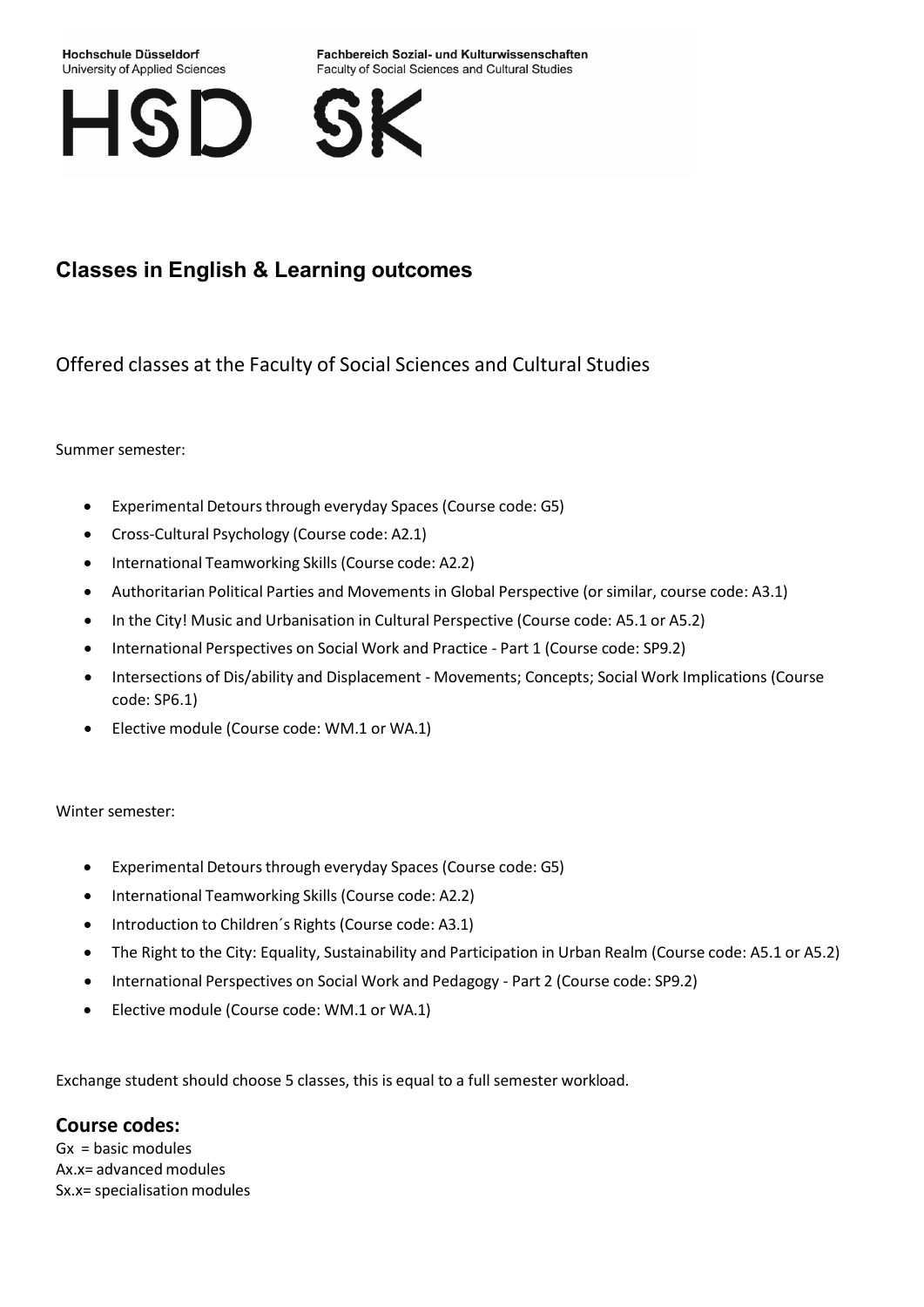# **Learning outcomes**

**G5** (Culture, Aesthetics and Media)

Specialist skills: Ability to understand and apply the knowledge of the fundamental dimensions of the subject area of culture, aesthetics and media; ability to experience and reflect on interdisciplinary aspects within the disciplines (physi-cal education, fine arts, literature, theatre, music, audiovisual or new media)

Methodological skills: Fundamental skills in cultural education practices taking into account subject-related specifics; methods of interdisciplinary cultural work

Social skills: Discussion, communication and interaction skills, ability to work in a team

Self-competence: Aesthetic perception skills, ability to express oneself authentically, to perceive and reflect on oneself and others

#### **A1.1** (Professional Identity and Professionalism)

Specialist skills: Ability to combine insight from all practical and theoretical parts of the study programme to conclude a vivid image of professional identity, professionalism and justified professional action

Methodological skills: Knowledge, proficiency and ability to justify a choice of and apply general and specific approaches of professional methodical action in social work with individuals, groups and communities in societies and institutions

Social skills: Ability to establish relationships with clients in a reflective manner, ability to work in a team, fundamentals of action in societal and institutional structures

Self-competence: Reflective development of one's own professional orientation in the context of social work, reflection on 'helping' as a profession

#### **A2.1, A2.2** (Human Development within the Social Environment)

Specialist skills: In-depth knowledge of developmental, learning, clinical and social psychology, optionally also social medicine and education science, ability to apply the acquired knowledge to different fields of social work, to select and assess information and research studies

Methodological skills: Methods of networking, work with volunteers, social group work, conversation techniques, behaviour training and culture-sensitive trainings

Social skills: Empathy, communication and cooperation skills, ability to work in a team, leadership skills, ability to shape and control social situations in a targeted manner

Self-competence: Ability to self-reflect, assess oneself and to handle stress, authenticity, acceptance, ability to handle ambivalences and contradictions

#### **A3.1** (Social Structures and Developments)

Specialist skills: Knowledge of and ability to reflect on societal function and moral orientation of social work; subjectspecific and theoretical knowledge of sociology, social philosophy and political sciences

Methodological skills: Ability to plan and conduct an empirical data acquisition, data analysis and data presentation, literature research and effective use of the literature gathered, search for relevant information and statistical data, compilation of an academic written report, presentation

Social skills: Discussion and presentation skills

Self-competence: Convinced self-efficacy, self-organisation and the ability to work in a team

### **A5.1, A5.2** (Culture, Aesthetics and Media)

Specialist skills: In-depth advanced knowledge of and expertise in fine arts, literature, music, physical education, theatre, video and new media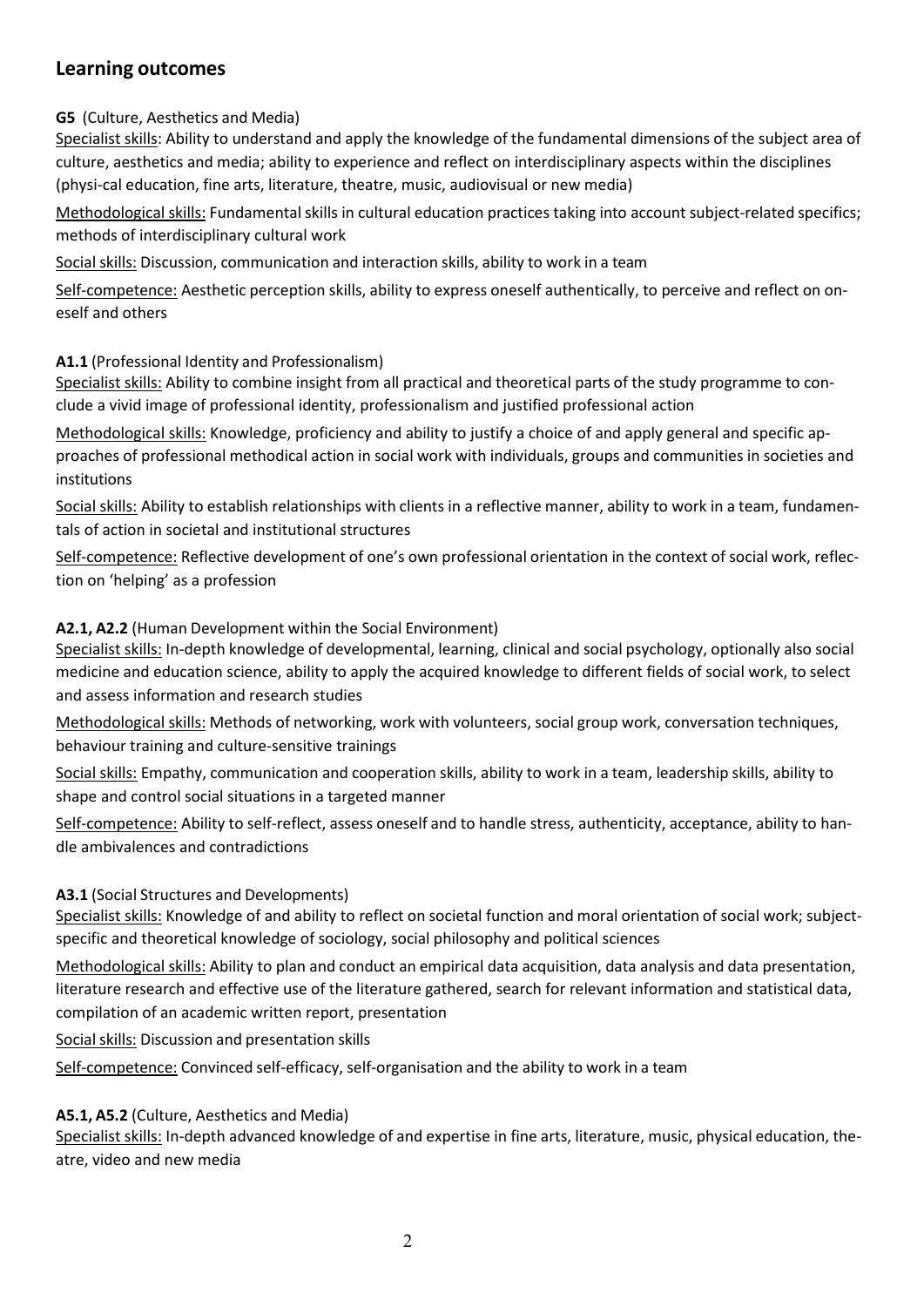Methodological skills: Literature research and effective use of the literature gathered, development of academic projects, lecture, advanced realisation techniques of culture-specific methods, guidance for practical simulations and exercises in selected media classes

Social skills: Discussion, communication and interaction skills, ability to work in a team

Self-competence: Personalskills, ability to express oneself authentically, to perceive and reflect on oneself and others

### **SP6.1, SP6.2** (Exclusion – Inclusion – Diversity)

Specialist skills: Knowledge of cause and effect of social exclusion, of the interconnections between different dimensions of exclusion (poverty, gender, disability or chronic illness, social status, delinquency and/or psychological illness, ethnic and cultural origin etc.), knowledge of different inclusion strategies and their limitations

Methodological skills: Ability to conduct interdisciplinary analyses, to apply quantitative and qualitative methods of empirical social research, to perform critical textual work, to apply acquired knowledge to unfamiliar situations, to advance resource-oriented pedagogical practice

Social skills: Communication, expression and comprehension skills, intercultural communication skills, ability to promote distributional justice and human rights in the context of social work, tolerance of ambiguity, ability to mediate and settle a conflict, ability to look at a situation from a different perspective

Self-competence: Ability to reflect the subjectivity and discipline-orientation of one's own perception and interpretation, development of a sense of justice in the context of social work as a human rights profession

#### **SP9.2** (Human Rights)

Specialist skills: In-depth knowledge of human rights, their ethical basis, legal and political dimensions as well as national and international protective systems

Methodological skills: Ability to conduct interdisciplinary analyses, reflection skills, ability to apply action approaches with a human rights orientation to fields of social work

Social skills: Communication, expression and comprehension skills, intercultural communication skills, ability to advance distributional justice and human rights in the context of social work

Self-competence: Ability to reflect on subjectivity and discipline-orientation of one's own perception and interpretation, empathy, tolerance and justice as a basic virtue of a multicultural world

### **WM.1, WA.1** (Elective Module)

Specialist skills: Knowledge of elective academic disciplines of the students' choice – either from the academic discipline and profession of social work or from other disciplines taught at one of the other faculties at HSD (Architecture, Design, Electrical Engineering and Information Technology, Mechanical and Process Engineering, Media or Business Studies), following the idea of interdisciplinary 'general studies'

Methodological skills: Ability to conduct interdisciplinary analyses, to reflect on and shape not only fields of social work, but also other fields which may relate to academic disciplines of other faculties at the HSD – following the idea of interdisciplinary 'general studies'

Social skills: Communication, expression and comprehension skills in interdisciplinary discourses, potentially also in foreign languages and intercultural teams

Self-competence: Ability to reflect on subjectivity and discipline-orientation of one's own perception and interpretation, tolerance and justice as a basic virtue of a multicultural world